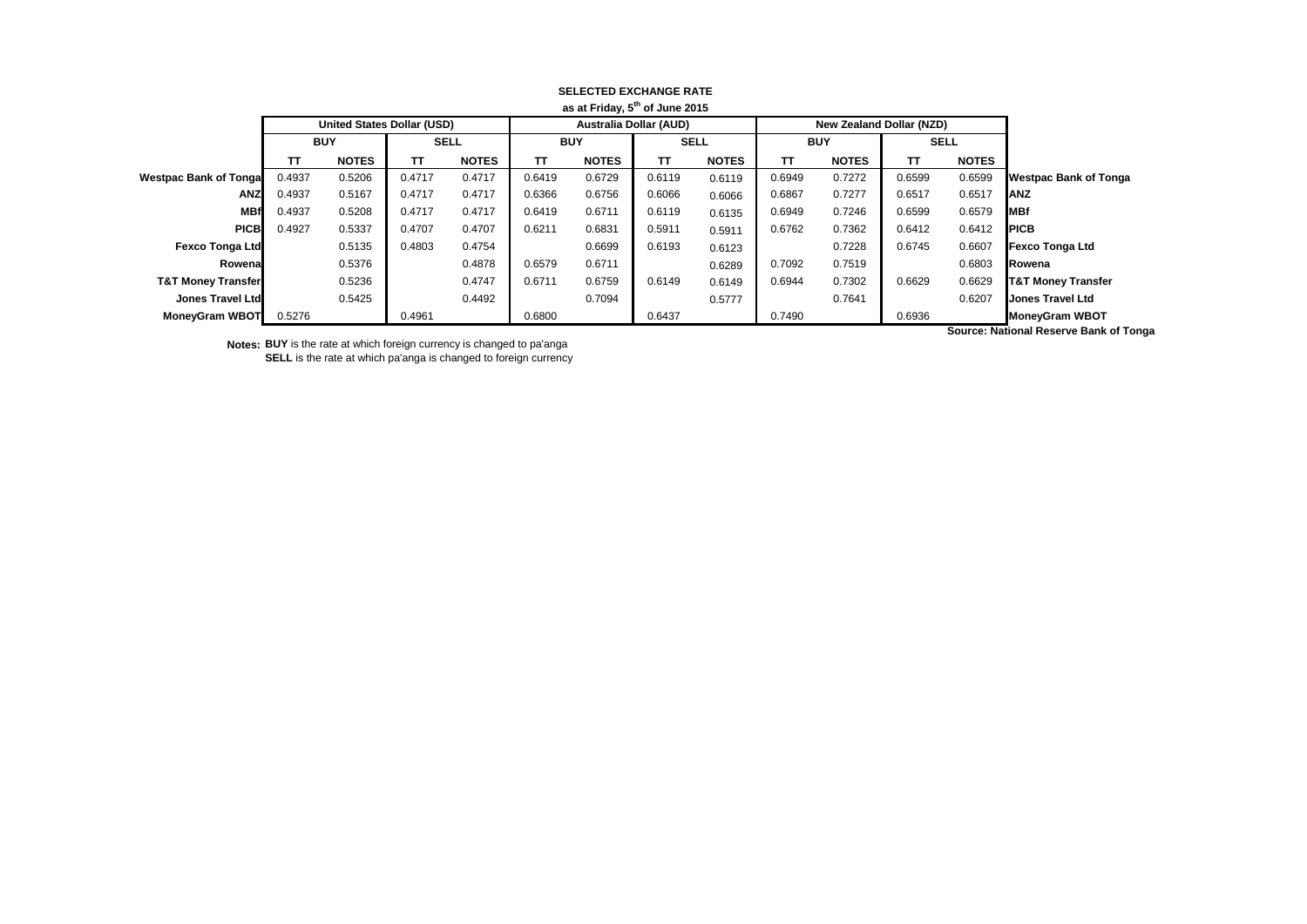| as at Friday, 12" of June 2015 |                                   |              |             |              |            |                               |             |              |            |                                 |             |              |                              |
|--------------------------------|-----------------------------------|--------------|-------------|--------------|------------|-------------------------------|-------------|--------------|------------|---------------------------------|-------------|--------------|------------------------------|
|                                | <b>United States Dollar (USD)</b> |              |             |              |            | <b>Australia Dollar (AUD)</b> |             |              |            | <b>New Zealand Dollar (NZD)</b> |             |              |                              |
|                                | <b>BUY</b>                        |              | <b>SELL</b> |              | <b>BUY</b> |                               | <b>SELL</b> |              | <b>BUY</b> |                                 | <b>SELL</b> |              |                              |
|                                | TΤ                                | <b>NOTES</b> | ΤТ          | <b>NOTES</b> | TΤ         | <b>NOTES</b>                  | π           | <b>NOTES</b> | <b>TT</b>  | <b>NOTES</b>                    | TT.         | <b>NOTES</b> |                              |
| <b>Westpac Bank of Tongal</b>  | 0.4917                            | 0.5186       | 0.4697      | 0.4697       | 0.6339     | 0.6649                        | 0.6039      | 0.6039       | 0.7030     | 0.7353                          | 0.6680      | 0.6680       | <b>Westpac Bank of Tonga</b> |
| ANZ                            | 0.4917                            | 0.5147       | 0.4697      | 0.4697       | 0.6293     | 0.6683                        | 0.5993      | 0.5993       | 0.6940     | 0.7350                          | 0.6590      | 0.6590       | <b>IANZ</b>                  |
| <b>MBf</b>                     | 0.4917                            | 0.5181       | 0.4697      | 0.4695       | 0.6339     | 0.6667                        | 0.6039      | 0.6024       | 0.7030     | 0.7353                          | 0.6680      | 0.6667       | <b>IMBf</b>                  |
| <b>PICB</b>                    | 0.4907                            | 0.5317       | 0.4687      | 0.4687       | 0.6209     | 0.6829                        | 0.5909      | 0.5909       | 0.6861     | 0.7461                          | 0.6511      | 0.6511       | <b>IPICB</b>                 |
| <b>Fexco Tonga Ltd</b>         |                                   | 0.5114       | 0.4776      | 0.4735       |            | 0.6623                        | 0.6104      | 0.6053       |            | 0.7305                          | 0.6810      | 0.6677       | <b>Fexco Tonga Ltd</b>       |
| Rowenal                        |                                   | 0.5128       |             | 0.4902       | 0.6579     | 0.6623                        |             | 0.6289       | 0.7143     | 0.7353                          |             | 0.6944       | Rowena                       |
| Melie Mei Langi                |                                   | 0.5236       | 0.4695      |              |            | 0.6757                        | 0.6024      |              |            | 0.7407                          | 0.6579      |              | <b>Melie Mei Langi</b>       |
| Jones Travel Ltd               |                                   | 0.5404       |             | 0.4473       |            | 0.7017                        |             | 0.5708       |            | 0.7718                          |             | 0.6276       | <b>Jones Travel Ltd</b>      |
| <b>MoneyGram WBOT</b>          | 0.5276                            |              | 0.4961      |              | 0.6794     |                               | 0.6432      |              | 0.7639     |                                 | 0.7074      |              | <b>MoneyGram WBOT</b>        |

## **SELECTED EXCHANGE RATE as at Friday, 12th of June 2015**

**Notes: BUY** is the rate at which foreign currency is changed to pa'anga **SELL** is the rate at which pa'anga is changed to foreign currency **Source: National Reserve Bank of Tonga**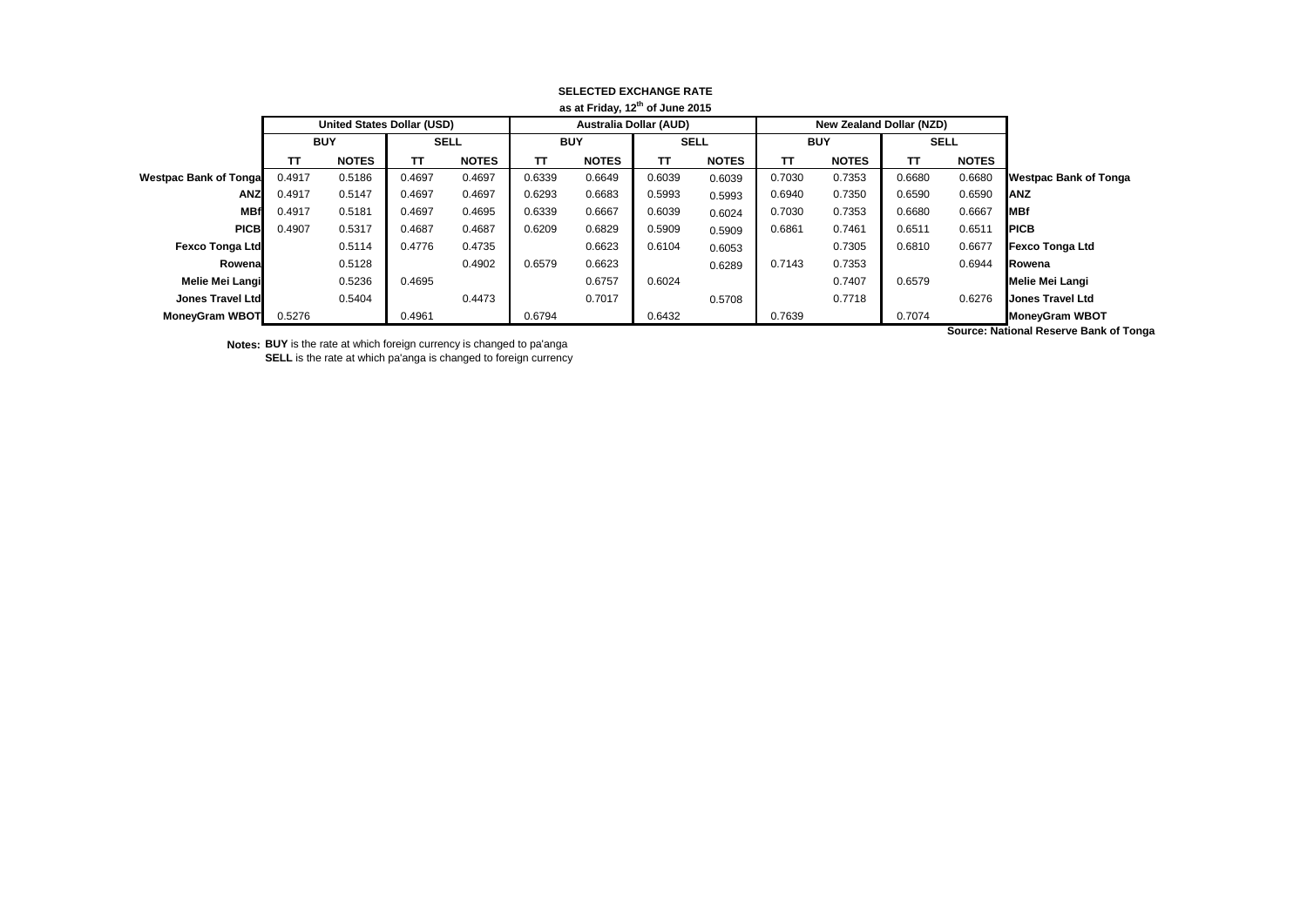|                                                                         | <b>SELECTED EXCHANGE RATE</b>                                                                         |              |             |              |            |              |             |              |            |              |             |              |                                        |
|-------------------------------------------------------------------------|-------------------------------------------------------------------------------------------------------|--------------|-------------|--------------|------------|--------------|-------------|--------------|------------|--------------|-------------|--------------|----------------------------------------|
|                                                                         | as at Friday, 19 <sup>th</sup> of June 2015                                                           |              |             |              |            |              |             |              |            |              |             |              |                                        |
|                                                                         | <b>Australia Dollar (AUD)</b><br><b>United States Dollar (USD)</b><br><b>New Zealand Dollar (NZD)</b> |              |             |              |            |              |             |              |            |              |             |              |                                        |
|                                                                         | <b>BUY</b>                                                                                            |              | <b>SELL</b> |              | <b>BUY</b> |              | <b>SELL</b> |              | <b>BUY</b> |              | <b>SELL</b> |              |                                        |
|                                                                         | <b>TT</b>                                                                                             | <b>NOTES</b> | <b>TT</b>   | <b>NOTES</b> | <b>TT</b>  | <b>NOTES</b> | <b>TT</b>   | <b>NOTES</b> | <b>TT</b>  | <b>NOTES</b> | <b>TT</b>   | <b>NOTES</b> |                                        |
| <b>Westpac Bank of Tongal</b>                                           | 0.4893                                                                                                | 0.5162       | 0.4673      | 0.4673       | 0.6272     | 0.6582       | 0.5972      | 0.5972       | 0.7074     | 0.7397       | 0.6724      | 0.6724       | <b>Westpac Bank of Tonga</b>           |
| <b>ANZ</b>                                                              | 0.4893                                                                                                | 0.5123       | 0.4673      | 0.4673       | 0.6218     | 0.6608       | 0.5918      | 0.5918       | 0.6989     | 0.7399       | 0.6639      | 0.6639       | <b>ANZ</b>                             |
| <b>MBf</b>                                                              | 0.4893                                                                                                | 0.5155       | 0.4673      | 0.4673       | 0.6272     | 0.6579       | 0.5972      | 0.5988       | 0.7074     | 0.7353       | 0.6724      | 0.6711       | <b>MBf</b>                             |
| <b>PICB</b>                                                             | 0.4893                                                                                                | 0.5293       | 0.4673      | 0.4673       | 0.6351     | 0.6751       | 0.6051      | 0.6051       | 0.6862     | 0.7542       | 0.6512      | 0.6512       | <b>PICB</b>                            |
| Fexco Tonga Ltd                                                         |                                                                                                       | 0.5089       | 0.4755      | 0.4712       |            | 0.6545       | 0.6043      | 0.5981       |            | 0.7356       | 0.6865      | 0.6724       | <b>Fexco Tonga Ltd</b>                 |
| Rowenal                                                                 |                                                                                                       | 0.5076       |             | 0.4854       | 0.6452     | 0.6849       |             | 0.6211       | 0.7299     | 0.7692       |             | 0.6993       | Rowena                                 |
| <b>T&amp;T Money Transfer</b>                                           |                                                                                                       | 0.5192       |             | 0.4703       | 0.6711     | 0.6612       | 0.6002      | 0.6002       | 0.6993     | 0.7427       | 0.6754      | 0.6754       | <b>T&amp;T Money Transfer</b>          |
| <b>Jones Travel Ltd</b>                                                 |                                                                                                       | 0.5379       |             | 0.4450       |            | 0.6938       |             | 0.5636       |            | 0.7769       |             | 0.6323       | <b>Jones Travel Ltd</b>                |
| <b>MoneyGram WBOT</b>                                                   | 0.5276                                                                                                |              | 0.4961      |              | 0.6754     |              | 0.6394      |              | 0.7733     |              | 0.7161      |              | <b>MoneyGram WBOT</b>                  |
|                                                                         |                                                                                                       |              |             |              |            |              |             |              |            |              |             |              | Source: National Reserve Bank of Tonga |
| Notes: BUY is the rate at which foreign currency is changed to pa'anga  |                                                                                                       |              |             |              |            |              |             |              |            |              |             |              |                                        |
| <b>SELL</b> is the rate at which pa'anga is changed to foreign currency |                                                                                                       |              |             |              |            |              |             |              |            |              |             |              |                                        |
|                                                                         |                                                                                                       |              |             |              |            |              |             |              |            |              |             |              |                                        |
|                                                                         |                                                                                                       |              |             |              |            |              |             |              |            |              |             |              |                                        |